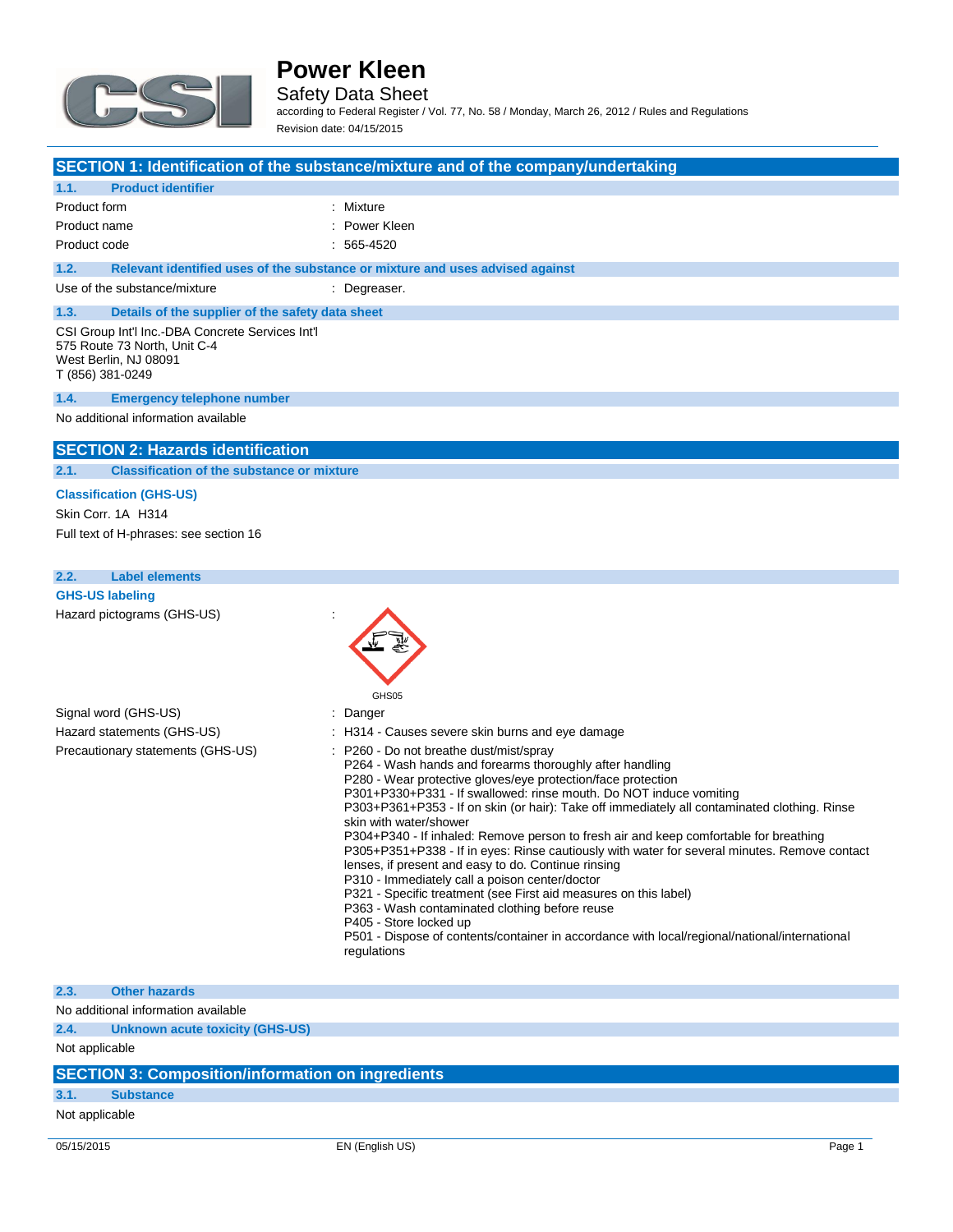## Safety Data Sheet

according to Federal Register / Vol. 77, No. 58 / Monday, March 26, 2012 / Rules and Regulations

| 3.2.<br><b>Mixture</b>                                                                                                                                                                                                     |                           |               |                                                                                                                                                                        |
|----------------------------------------------------------------------------------------------------------------------------------------------------------------------------------------------------------------------------|---------------------------|---------------|------------------------------------------------------------------------------------------------------------------------------------------------------------------------|
| <b>Name</b>                                                                                                                                                                                                                | <b>Product identifier</b> | $\frac{9}{6}$ | <b>Classification (GHS-US)</b>                                                                                                                                         |
| Anionic Surfactant                                                                                                                                                                                                         | (CAS No) 68130-47-2       | $5 - 10$      | Skin Corr. 1A, H314                                                                                                                                                    |
| Disodium metasilicate                                                                                                                                                                                                      | (CAS No) 6834-92-0        | $1 - 5$       | Skin Corr. 1B, H314<br>STOT SE 3, H335                                                                                                                                 |
| 2-butoxyethanol                                                                                                                                                                                                            | (CAS No) 111-76-2         | $1 - 5$       | Flam. Lig. 4, H227<br>Acute Tox. 4 (Oral), H302<br>Acute Tox. 3 (Dermal), H311<br>Acute Tox. 2 (Inhalation:gas),<br>H330<br>Skin Irrit. 2, H315<br>Eye Irrit. 2A, H319 |
| Potassium Hydroxide, 45%= <conc<50%, aqueous="" solutions<="" td=""><td>(CAS No) 1310-58-3</td><td><math>1 - 5</math></td><td>Acute Tox. 3 (Oral), H301<br/>Skin Corr. 1A, H314<br/>Aquatic Acute 3, H402</td></conc<50%,> | (CAS No) 1310-58-3        | $1 - 5$       | Acute Tox. 3 (Oral), H301<br>Skin Corr. 1A, H314<br>Aquatic Acute 3, H402                                                                                              |

Full text of H-phrases: see section 16

| <b>SECTION 4: First aid measures</b>   |                                                             |                                                                                                                                                                                 |  |
|----------------------------------------|-------------------------------------------------------------|---------------------------------------------------------------------------------------------------------------------------------------------------------------------------------|--|
| 4.1.                                   | <b>Description of first aid measures</b>                    |                                                                                                                                                                                 |  |
| First-aid measures general             |                                                             | : Never give anything by mouth to an unconscious person. If you feel unwell, seek medical<br>advice (show the label where possible).                                            |  |
| First-aid measures after inhalation    |                                                             | : Remove victim to fresh air and keep at rest in a position comfortable for breathing. Immediately<br>call a poison center or doctor/physician.                                 |  |
| First-aid measures after skin contact  |                                                             | Remove/Take off immediately all contaminated clothing. Rinse skin with water/shower.<br>Immediately call a poison center or doctor/physician.                                   |  |
| First-aid measures after eye contact   |                                                             | : Rinse cautiously with water for several minutes. Remove contact lenses, if present and easy to<br>do. Continue rinsing. Immediately call a poison center or doctor/physician. |  |
| First-aid measures after ingestion     |                                                             | : Rinse mouth. Do NOT induce vomiting. Immediately call a poison center or doctor/physician.                                                                                    |  |
| 4.2.                                   | Most important symptoms and effects, both acute and delayed |                                                                                                                                                                                 |  |
| Symptoms/injuries                      |                                                             | : Causes severe skin burns and eye damage.                                                                                                                                      |  |
| 4.3.                                   |                                                             | Indication of any immediate medical attention and special treatment needed                                                                                                      |  |
| No additional information available    |                                                             |                                                                                                                                                                                 |  |
|                                        | <b>SECTION 5: Firefighting measures</b>                     |                                                                                                                                                                                 |  |
| 5.1.<br><b>Extinguishing media</b>     |                                                             |                                                                                                                                                                                 |  |
| Suitable extinguishing media           |                                                             | : Foam. Dry powder. Carbon dioxide. Water spray. Sand.                                                                                                                          |  |
| Unsuitable extinguishing media         |                                                             | : Do not use a heavy water stream.                                                                                                                                              |  |
| 5.2.                                   | Special hazards arising from the substance or mixture       |                                                                                                                                                                                 |  |
| Reactivity                             |                                                             | : Thermal decomposition generates : corrosive vapors.                                                                                                                           |  |
| 5.3.<br><b>Advice for firefighters</b> |                                                             |                                                                                                                                                                                 |  |
| Firefighting instructions              |                                                             | : Use water spray or fog for cooling exposed containers. Exercise caution when fighting any<br>chemical fire. Prevent fire-fighting water from entering environment.            |  |
| Protection during firefighting         |                                                             | : Do not enter fire area without proper protective equipment, including respiratory protection.                                                                                 |  |
|                                        | <b>SECTION 6: Accidental release measures</b>               |                                                                                                                                                                                 |  |
| 6.1.                                   |                                                             | Personal precautions, protective equipment and emergency procedures                                                                                                             |  |
| 6.1.1.                                 | For non-emergency personnel                                 |                                                                                                                                                                                 |  |
| <b>Emergency procedures</b>            |                                                             | : Evacuate unnecessary personnel.                                                                                                                                               |  |
|                                        |                                                             |                                                                                                                                                                                 |  |
| 6.1.2.<br>Protective equipment         | For emergency responders                                    | : Equip cleanup crew with proper protection.                                                                                                                                    |  |
| <b>Emergency procedures</b>            |                                                             | : Ventilate area.                                                                                                                                                               |  |
| 6.2.                                   | <b>Environmental precautions</b>                            |                                                                                                                                                                                 |  |
|                                        |                                                             | Prevent entry to sewers and public waters. Notify authorities if liquid enters sewers or public waters.                                                                         |  |
|                                        |                                                             |                                                                                                                                                                                 |  |
| 6.3.<br>Methods for cleaning up        | Methods and material for containment and cleaning up        |                                                                                                                                                                                 |  |
|                                        |                                                             | : Soak up spills with inert solids, such as clay or diatomaceous earth as soon as possible. Collect<br>spillage. Store away from other materials.                               |  |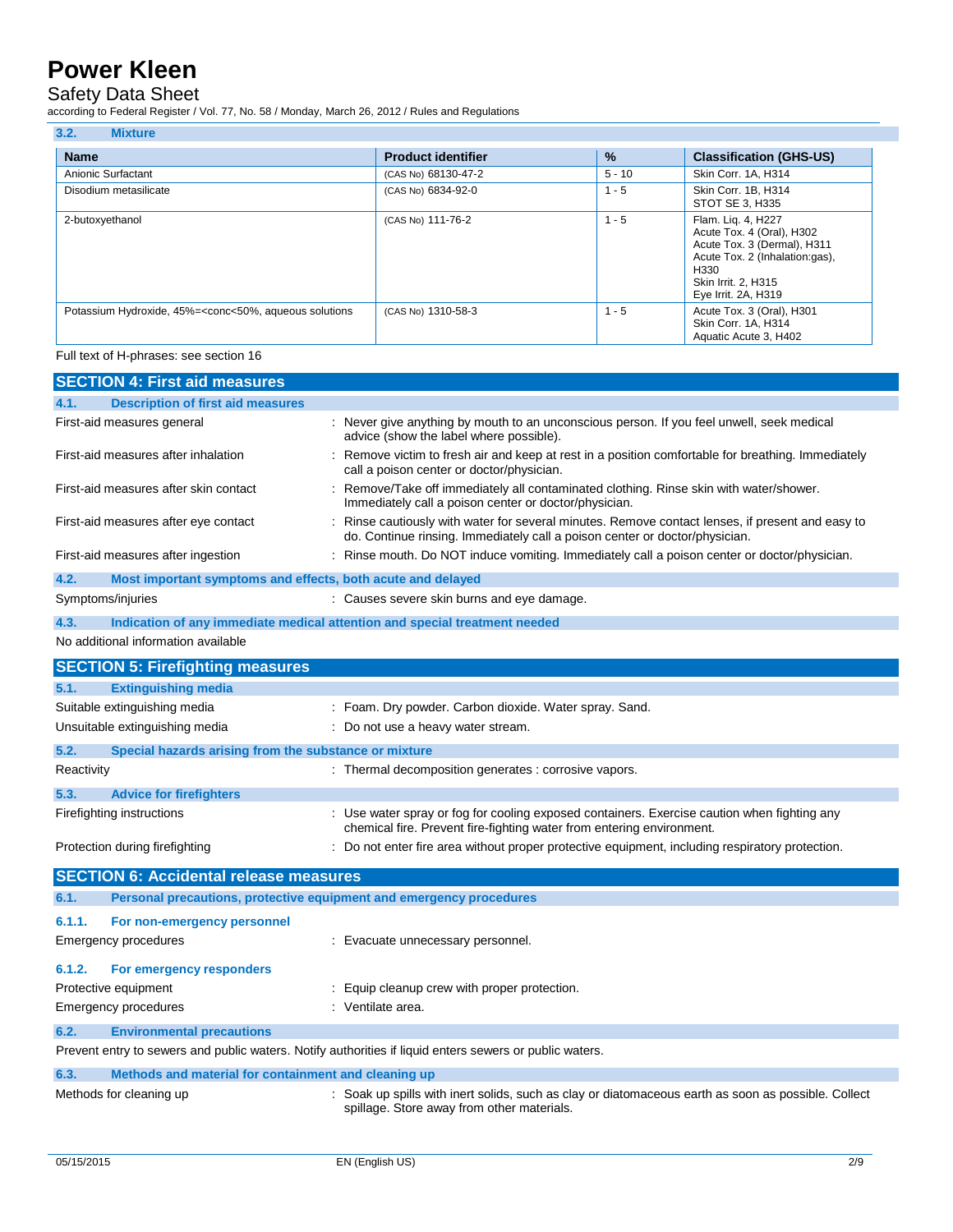### Safety Data Sheet

according to Federal Register / Vol. 77, No. 58 / Monday, March 26, 2012 / Rules and Regulations

### **6.4. Reference to other sections**

See Heading 8. Exposure controls and personal protection.

| <b>SECTION 7: Handling and storage</b>                               |                                                                                                                                                                                                                                                                                     |  |  |  |
|----------------------------------------------------------------------|-------------------------------------------------------------------------------------------------------------------------------------------------------------------------------------------------------------------------------------------------------------------------------------|--|--|--|
| 7.1.<br><b>Precautions for safe handling</b>                         |                                                                                                                                                                                                                                                                                     |  |  |  |
| Precautions for safe handling                                        | : Wash hands and other exposed areas with mild soap and water before eating, drinking or<br>smoking and when leaving work. Provide good ventilation in process area to prevent formation<br>of vapor. Do not breathe dust/mist/spray. Avoid contact during pregnancy/while nursing. |  |  |  |
| Hygiene measures                                                     | : Wash hands and forearms thoroughly after handling.                                                                                                                                                                                                                                |  |  |  |
| 7.2.<br>Conditions for safe storage, including any incompatibilities |                                                                                                                                                                                                                                                                                     |  |  |  |
| <b>Technical measures</b>                                            | : Comply with applicable regulations.                                                                                                                                                                                                                                               |  |  |  |
| Storage conditions                                                   | : Keep only in the original container in a cool, well ventilated place away from heat, hot surfaces,<br>sparks, open flame and other ignition sources. No smoking. Keep container closed when not in<br>use.                                                                        |  |  |  |
| Incompatible products                                                | : Strong bases. Strong acids.                                                                                                                                                                                                                                                       |  |  |  |
| Incompatible materials                                               | : Sources of ignition. Direct sunlight.                                                                                                                                                                                                                                             |  |  |  |
| 7.3.<br><b>Specific end use(s)</b>                                   |                                                                                                                                                                                                                                                                                     |  |  |  |

No additional information available

| <b>SECTION 8: Exposure controls/personal protection</b>                                         |                                     |                       |  |  |  |
|-------------------------------------------------------------------------------------------------|-------------------------------------|-----------------------|--|--|--|
| 8.1.<br><b>Control parameters</b>                                                               |                                     |                       |  |  |  |
| <b>Power Kleen</b>                                                                              |                                     |                       |  |  |  |
| <b>ACGIH</b>                                                                                    | Not applicable                      |                       |  |  |  |
| <b>OSHA</b>                                                                                     | Not applicable                      |                       |  |  |  |
| Disodium metasilicate (6834-92-0)                                                               |                                     |                       |  |  |  |
| <b>ACGIH</b>                                                                                    | Not applicable                      |                       |  |  |  |
| <b>OSHA</b>                                                                                     | Not applicable                      |                       |  |  |  |
| Anionic Surfactant (68130-47-2)                                                                 |                                     |                       |  |  |  |
| <b>ACGIH</b>                                                                                    | Not applicable                      |                       |  |  |  |
| <b>OSHA</b>                                                                                     | Not applicable                      |                       |  |  |  |
| 2-butoxyethanol (111-76-2)                                                                      |                                     |                       |  |  |  |
| <b>ACGIH</b>                                                                                    | ACGIH TWA (ppm)                     | 20 ppm                |  |  |  |
| <b>ACGIH</b>                                                                                    | ACGIH STEL (ppm)                    | 20 ppm                |  |  |  |
| <b>ACGIH</b>                                                                                    | Remark (ACGIH)                      | Eye & URT irr         |  |  |  |
| <b>OSHA</b>                                                                                     | OSHA PEL (TWA) (mg/m <sup>3</sup> ) | 240 mg/m <sup>3</sup> |  |  |  |
| <b>OSHA</b>                                                                                     | OSHA PEL (TWA) (ppm)                | 50 ppm                |  |  |  |
| Potassium Hydroxide, 45%= <conc<50%, (1310-58-3)<="" aqueous="" solutions="" td=""></conc<50%,> |                                     |                       |  |  |  |
| <b>ACGIH</b>                                                                                    | ACGIH Ceiling (mg/m <sup>3</sup> )  | $2$ mg/m <sup>3</sup> |  |  |  |
| <b>ACGIH</b>                                                                                    | Remark (ACGIH)                      | URT, eye, & skin irr  |  |  |  |
| <b>OSHA</b>                                                                                     | Not applicable                      |                       |  |  |  |
|                                                                                                 |                                     |                       |  |  |  |
| 8.2.<br><b>Exposure controls</b>                                                                |                                     |                       |  |  |  |
| Personal protective equipment<br>: Avoid all unnecessary exposure.                              |                                     |                       |  |  |  |

| Hand protection          | : Wear protective gloves/eye protection/face protection protective gloves. |
|--------------------------|----------------------------------------------------------------------------|
| Eye protection           | : Chemical goggles or face shield.                                         |
| Skin and body protection | : Wear suitable protective clothing.                                       |
| Respiratory protection   | : Wear appropriate mask.                                                   |
| Other information        | : Do not eat, drink or smoke during use.                                   |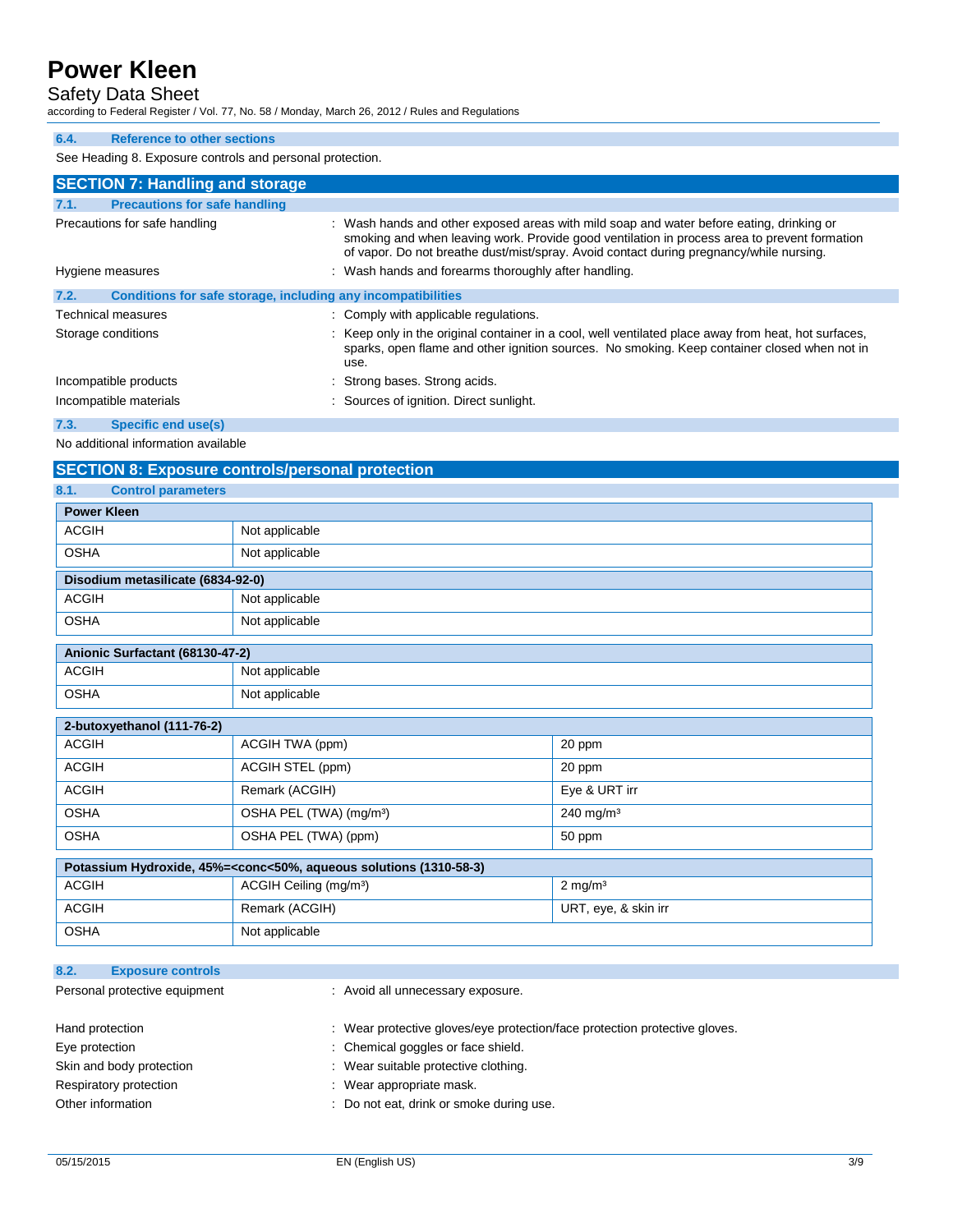## Safety Data Sheet

according to Federal Register / Vol. 77, No. 58 / Monday, March 26, 2012 / Rules and Regulations

| <b>SECTION 9: Physical and chemical properties</b>            |                                                                                                                             |  |  |  |
|---------------------------------------------------------------|-----------------------------------------------------------------------------------------------------------------------------|--|--|--|
| Information on basic physical and chemical properties<br>9.1. |                                                                                                                             |  |  |  |
| Physical state                                                | : Liquid                                                                                                                    |  |  |  |
| Color                                                         | $:$ pink                                                                                                                    |  |  |  |
| Odor                                                          | : Butyl                                                                                                                     |  |  |  |
| Odor threshold                                                | : No data available                                                                                                         |  |  |  |
| pH                                                            | : 13                                                                                                                        |  |  |  |
| Melting point                                                 | : No data available                                                                                                         |  |  |  |
| Freezing point                                                | No data available                                                                                                           |  |  |  |
| Boiling point                                                 | 212 - 220 °F                                                                                                                |  |  |  |
| Flash point                                                   | : $\geq 200$ °F                                                                                                             |  |  |  |
| Relative evaporation rate (butyl acetate=1)                   | : No data available                                                                                                         |  |  |  |
| Flammability (solid, gas)                                     | : No data available                                                                                                         |  |  |  |
| <b>Explosion limits</b>                                       | : No data available                                                                                                         |  |  |  |
| <b>Explosive properties</b>                                   | : No data available                                                                                                         |  |  |  |
| Oxidizing properties                                          | : No data available                                                                                                         |  |  |  |
| Vapor pressure                                                | : No data available                                                                                                         |  |  |  |
| Relative density                                              | : 1.03                                                                                                                      |  |  |  |
| Relative vapor density at 20 °C                               | Same as water                                                                                                               |  |  |  |
| Solubility                                                    | Soluble in water.<br>Water: Solubility in water of component(s) of the mixture :<br>• : > 18 g/100ml • : 15 g/100ml • : • : |  |  |  |
| Log Pow                                                       | : No data available                                                                                                         |  |  |  |
| Log Kow                                                       | No data available                                                                                                           |  |  |  |
| Auto-ignition temperature                                     | : No data available                                                                                                         |  |  |  |
| Decomposition temperature                                     | : No data available                                                                                                         |  |  |  |
| Viscosity                                                     | No data available                                                                                                           |  |  |  |
| Viscosity, kinematic                                          | : No data available                                                                                                         |  |  |  |
| Viscosity, dynamic                                            | : No data available                                                                                                         |  |  |  |
| 9.2.<br><b>Other information</b>                              |                                                                                                                             |  |  |  |
| No additional information available                           |                                                                                                                             |  |  |  |
| <b>SECTION 10: Stability and reactivity</b>                   |                                                                                                                             |  |  |  |
| <b>Reactivity</b><br>10.1.                                    |                                                                                                                             |  |  |  |
| Thermal decomposition generates : corrosive vapors.           |                                                                                                                             |  |  |  |

### **10.2. Chemical stability**

Stable under normal conditions. Not established.

**10.3. Possibility of hazardous reactions**

Not established.

### **10.4. Conditions to avoid**

Direct sunlight. Extremely high or low temperatures.

**10.5. Incompatible materials** Strong acids. Strong bases.

**10.6. Hazardous decomposition products**

Fume. Carbon monoxide. Carbon dioxide. Thermal decomposition generates : corrosive vapors.

| <b>SECTION 11: Toxicological information</b> |                                      |  |  |  |
|----------------------------------------------|--------------------------------------|--|--|--|
| 11.1.                                        | Information on toxicological effects |  |  |  |
|                                              |                                      |  |  |  |

Acute toxicity **in the case of the contract of the contract of the contract of the contract of the contract of the contract of the contract of the contract of the contract of the contract of the contract of the contract of** 

| Disodium metasilicate (6834-92-0) |                                                                              |  |  |  |
|-----------------------------------|------------------------------------------------------------------------------|--|--|--|
| LD50 dermal rat                   | > 5000 mg/kg body weight (Rat; Read-across; OECD 402: Acute Dermal Toxicity) |  |  |  |
| 05/15/2015                        | EN (English US)                                                              |  |  |  |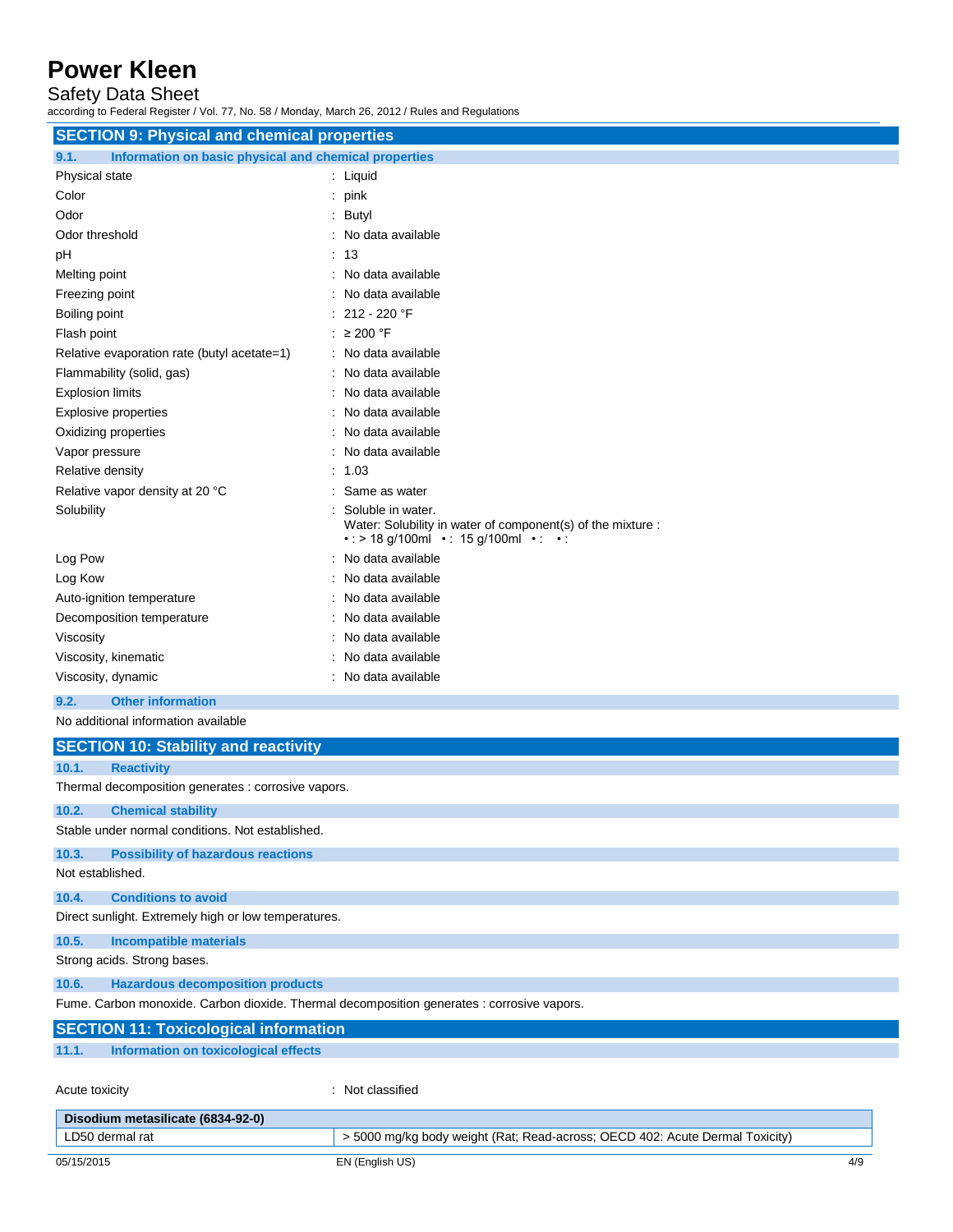## Safety Data Sheet

according to Federal Register / Vol. 77, No. 58 / Monday, March 26, 2012 / Rules and Regulations

| 2-butoxyethanol (111-76-2)                                                                               |                                                                                                                                                                             |  |
|----------------------------------------------------------------------------------------------------------|-----------------------------------------------------------------------------------------------------------------------------------------------------------------------------|--|
| LD50 oral rat                                                                                            | 530 mg/kg (Rat; Equivalent or similar to OECD 401; Literature study; 1746 mg/kg bodyweight;<br>Rat; Experimental value)                                                     |  |
| LD50 dermal rat                                                                                          | > 2000 mg/kg body weight (Rat; Experimental value; OECD 402: Acute Dermal Toxicity)                                                                                         |  |
| LD50 dermal rabbit                                                                                       | 435 mg/kg body weight (Rabbit; Experimental value; OECD 402: Acute Dermal Toxicity; 435<br>mg/kg bodyweight; Rabbit; Weight of evidence; Equivalent or similar to OECD 402) |  |
| LC50 inhalation rat (mg/l)                                                                               | 2.17 mg/l/4h (Rat; Experimental value; 2.35 mg/l/4h; Rat; Experimental value)                                                                                               |  |
| LC50 inhalation rat (ppm)                                                                                | 450 - 486 ppm/4h 450-486, Rat                                                                                                                                               |  |
| ATE US (oral)                                                                                            | 530.000 mg/kg body weight                                                                                                                                                   |  |
| ATE US (dermal)                                                                                          | 435.000 mg/kg body weight                                                                                                                                                   |  |
| ATE US (gases)                                                                                           | 450.000 ppmV/4h                                                                                                                                                             |  |
| ATE US (vapors)                                                                                          | 2.170 mg/l/4h                                                                                                                                                               |  |
| ATE US (dust, mist)                                                                                      | 2.170 mg/l/4h                                                                                                                                                               |  |
| Potassium Hydroxide, 45%= <conc<50%, (1310-58-3)<="" aqueous="" solutions="" td=""><td></td></conc<50%,> |                                                                                                                                                                             |  |
| LD50 oral rat                                                                                            | 273 mg/kg (Rat)                                                                                                                                                             |  |
| ATE US (oral)                                                                                            | 273.000 mg/kg body weight                                                                                                                                                   |  |
| Skin corrosion/irritation                                                                                | Causes severe skin burns and eye damage.                                                                                                                                    |  |
|                                                                                                          | pH: 13                                                                                                                                                                      |  |
| Serious eye damage/irritation                                                                            | Not classified                                                                                                                                                              |  |
|                                                                                                          | pH: 13                                                                                                                                                                      |  |
| Respiratory or skin sensitization                                                                        | Not classified                                                                                                                                                              |  |
| Germ cell mutagenicity                                                                                   | Not classified                                                                                                                                                              |  |
| Carcinogenicity                                                                                          | Not classified                                                                                                                                                              |  |
|                                                                                                          |                                                                                                                                                                             |  |
| 2-butoxyethanol (111-76-2)                                                                               |                                                                                                                                                                             |  |
| IARC group                                                                                               | 3 - Not classifiable                                                                                                                                                        |  |
| Reproductive toxicity                                                                                    | Not classified                                                                                                                                                              |  |
| Specific target organ toxicity (single exposure)                                                         | Not classified                                                                                                                                                              |  |
|                                                                                                          |                                                                                                                                                                             |  |
| Specific target organ toxicity (repeated<br>exposure)                                                    | : Not classified                                                                                                                                                            |  |
| Aspiration hazard                                                                                        | Not classified                                                                                                                                                              |  |
| Potential Adverse human health effects and<br>symptoms                                                   | Based on available data, the classification criteria are not met.                                                                                                           |  |

| SECTION 12: Ecological information |
|------------------------------------|
|------------------------------------|

```
12.1. Toxicity
```

| Disodium metasilicate (6834-92-0) |                                                              |  |
|-----------------------------------|--------------------------------------------------------------|--|
| LC50 fish 1                       | 210 mg/l (96 h; Brachydanio rerio)                           |  |
| EC50 Daphnia 1                    | 216 mg/l (96 h; Daphnia magna; GLP)                          |  |
| $LC50$ fish 2                     | 2320 mg/l (96 h; Gambusia affinis)                           |  |
| EC50 Daphnia 2                    | 632 mg/l (96 h; Lymnaea sp.)                                 |  |
| Threshold limit algae 1           | 207 mg/l (72 h; Scenedesmus subspicatus; GLP)                |  |
| 2-butoxyethanol (111-76-2)        |                                                              |  |
| LC50 fish 1                       | 116 ppm (96 h; Cyprinodon variegatus; Nominal concentration) |  |
| EC50 Daphnia 1                    | 1700 mg/l (48 h; Daphnia sp.; Nominal concentration)         |  |
| LC50 fish 2                       | 1341 ppm (96 h; Lepomis macrochirus)                         |  |
| EC50 Daphnia 2                    | 1720 mg/l (24 h; Daphnia magna)                              |  |
| TLM fish 1                        | 100 - 1000,96 h; Pisces                                      |  |
| TLM other aquatic organisms 1     | 100 - 1000,96 h                                              |  |
| Threshold limit algae 1           | 900 mg/l (168 h; Scenedesmus quadricauda)                    |  |
| Threshold limit algae 2           | 35 mg/l (192 h; Microcystis aeruginosa)                      |  |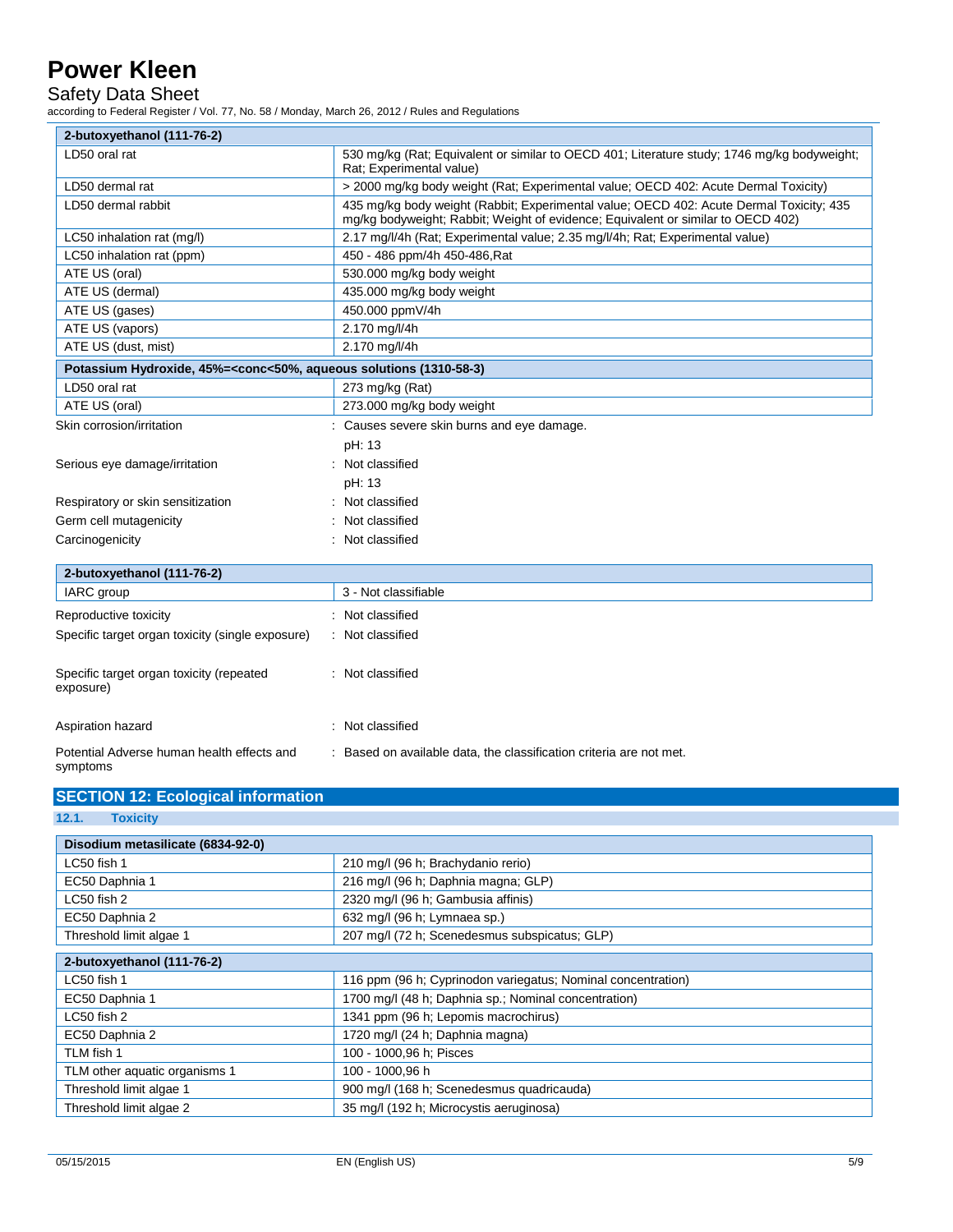## Safety Data Sheet

according to Federal Register / Vol. 77, No. 58 / Monday, March 26, 2012 / Rules and Regulations

| Potassium Hydroxide, 45%= <conc<50%, (1310-58-3)<="" aqueous="" solutions="" th=""></conc<50%,>          |                                                                                                             |  |  |
|----------------------------------------------------------------------------------------------------------|-------------------------------------------------------------------------------------------------------------|--|--|
| LC50 fish 1                                                                                              | 28.6 mg/l (24 h; Pisces; Pure substance)                                                                    |  |  |
| LC50 other aquatic organisms 1                                                                           | 100 - 1000 mg/l (96 h)                                                                                      |  |  |
| LC50 fish 2                                                                                              | 80 mg/l (96 h; Gambusia affinis; Pure substance)                                                            |  |  |
| Threshold limit other aquatic organisms 1                                                                | 100 - 1000,96 h                                                                                             |  |  |
| <b>Persistence and degradability</b><br>12.2.                                                            |                                                                                                             |  |  |
| <b>Power Kleen</b>                                                                                       |                                                                                                             |  |  |
| Persistence and degradability                                                                            | Not established.                                                                                            |  |  |
| Disodium metasilicate (6834-92-0)                                                                        |                                                                                                             |  |  |
| Persistence and degradability                                                                            | Biodegradability: not applicable. No (test)data on mobility of the substance available. Not<br>established. |  |  |
| Biochemical oxygen demand (BOD)                                                                          | Not applicable                                                                                              |  |  |
| Chemical oxygen demand (COD)                                                                             | Not applicable                                                                                              |  |  |
| ThOD                                                                                                     | Not applicable                                                                                              |  |  |
| BOD (% of ThOD)                                                                                          | Not applicable                                                                                              |  |  |
| 2-butoxyethanol (111-76-2)                                                                               |                                                                                                             |  |  |
| Persistence and degradability                                                                            | Readily biodegradable in water. Biodegradable in the soil. Photodegradation in the air.                     |  |  |
| Biochemical oxygen demand (BOD)                                                                          | 0.71 g O <sub>2</sub> /g substance                                                                          |  |  |
| Chemical oxygen demand (COD)                                                                             | 2.20 g O <sub>2</sub> /g substance                                                                          |  |  |
| ThOD                                                                                                     | 2.305 g O <sub>2</sub> /g substance                                                                         |  |  |
| BOD (% of ThOD)                                                                                          | 0.31 % ThOD                                                                                                 |  |  |
| Potassium Hydroxide, 45%= <conc<50%, (1310-58-3)<="" aqueous="" solutions="" td=""><td></td></conc<50%,> |                                                                                                             |  |  |
| Persistence and degradability                                                                            | Biodegradability: not applicable. No (test)data on mobility of the components available.                    |  |  |
| Biochemical oxygen demand (BOD)                                                                          | Not applicable                                                                                              |  |  |
| Chemical oxygen demand (COD)                                                                             | Not applicable                                                                                              |  |  |
| ThOD                                                                                                     | Not applicable                                                                                              |  |  |
| BOD (% of ThOD)                                                                                          | Not applicable                                                                                              |  |  |
| <b>Bioaccumulative potential</b><br>12.3.                                                                |                                                                                                             |  |  |
| <b>Power Kleen</b>                                                                                       |                                                                                                             |  |  |
| Bioaccumulative potential                                                                                | Not established.                                                                                            |  |  |
| Disodium metasilicate (6834-92-0)                                                                        |                                                                                                             |  |  |
| Bioaccumulative potential                                                                                | Bioaccumulation: not applicable. Not established.                                                           |  |  |
| 2-butoxyethanol (111-76-2)                                                                               |                                                                                                             |  |  |
| Log Pow                                                                                                  | 0.81 (Experimental value; BASF test; 25 °C)                                                                 |  |  |
| Bioaccumulative potential                                                                                | Low potential for bioaccumulation (Log Kow $<$ 4).                                                          |  |  |
| Potassium Hydroxide, 45%= <conc<50%, (1310-58-3)<="" aqueous="" solutions="" td=""><td></td></conc<50%,> |                                                                                                             |  |  |
| Bioaccumulative potential                                                                                | Not bioaccumulative.                                                                                        |  |  |
| 12.4.<br><b>Mobility in soil</b>                                                                         |                                                                                                             |  |  |
|                                                                                                          |                                                                                                             |  |  |
| 2-butoxyethanol (111-76-2)                                                                               |                                                                                                             |  |  |
| Surface tension                                                                                          | 0.027 N/m (25 °C)                                                                                           |  |  |
| 12.5.<br><b>Other adverse effects</b>                                                                    |                                                                                                             |  |  |
| Effect on the global warming                                                                             | : No known ecological damage caused by this product.                                                        |  |  |
| Other information                                                                                        | : Avoid release to the environment.                                                                         |  |  |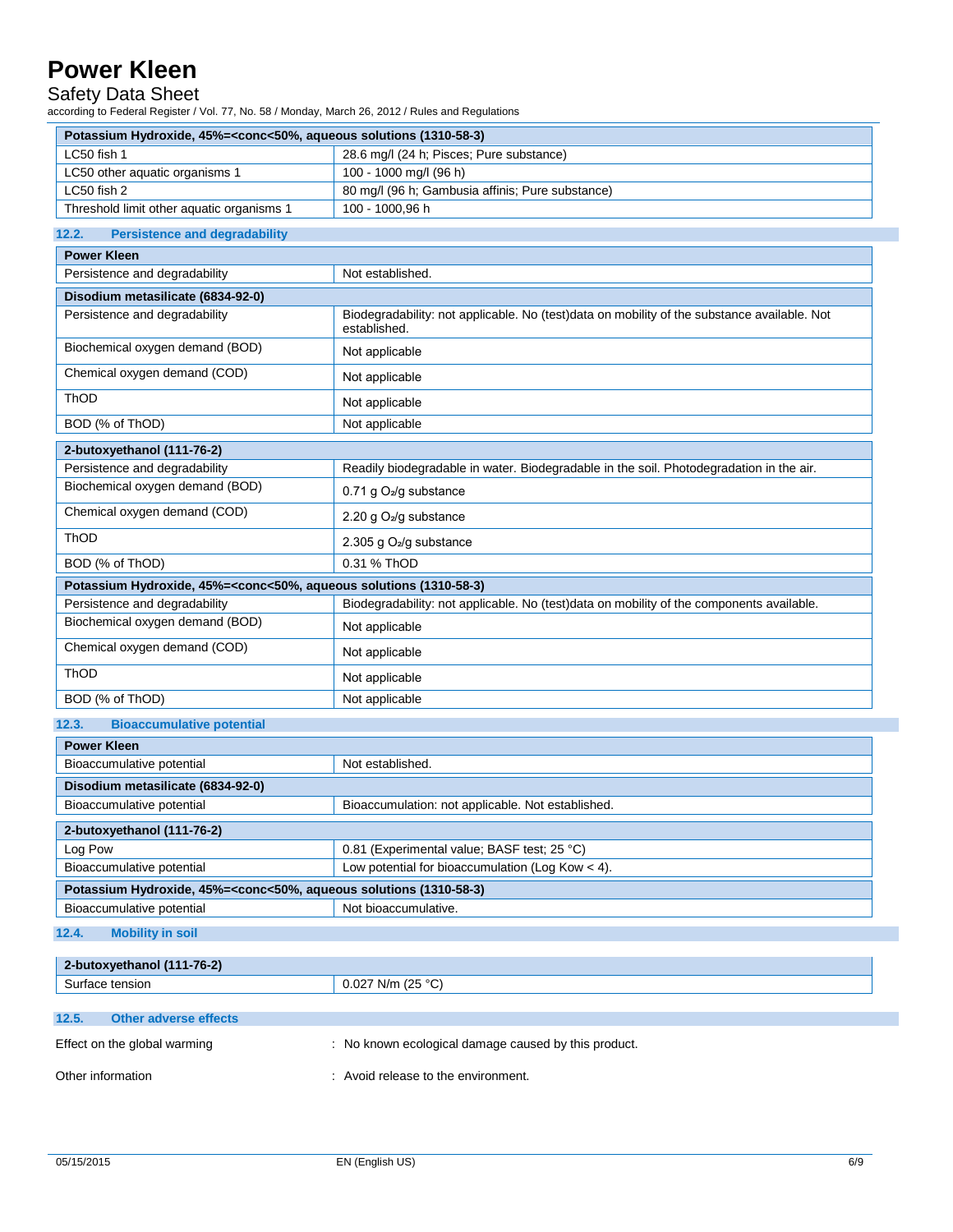## Safety Data Sheet

according to Federal Register / Vol. 77, No. 58 / Monday, March 26, 2012 / Rules and Regulations

| <b>SECTION 13: Disposal considerations</b>                                |                                                                                                                                                                                                                                                                                                                                                                                                                                                                                                                                                                                                                                                                                                                                                                                                                                                                                                                                                                                                                                                                                                                                                                                                                                                                                                                                                                                                                                                                                                                                                                                                                                                                                                                                                              |  |
|---------------------------------------------------------------------------|--------------------------------------------------------------------------------------------------------------------------------------------------------------------------------------------------------------------------------------------------------------------------------------------------------------------------------------------------------------------------------------------------------------------------------------------------------------------------------------------------------------------------------------------------------------------------------------------------------------------------------------------------------------------------------------------------------------------------------------------------------------------------------------------------------------------------------------------------------------------------------------------------------------------------------------------------------------------------------------------------------------------------------------------------------------------------------------------------------------------------------------------------------------------------------------------------------------------------------------------------------------------------------------------------------------------------------------------------------------------------------------------------------------------------------------------------------------------------------------------------------------------------------------------------------------------------------------------------------------------------------------------------------------------------------------------------------------------------------------------------------------|--|
| 13.1.<br><b>Waste treatment methods</b>                                   |                                                                                                                                                                                                                                                                                                                                                                                                                                                                                                                                                                                                                                                                                                                                                                                                                                                                                                                                                                                                                                                                                                                                                                                                                                                                                                                                                                                                                                                                                                                                                                                                                                                                                                                                                              |  |
| Waste disposal recommendations                                            | : Dispose in a safe manner in accordance with local/national regulations. Dispose of<br>contents/container in accordance with local/regional/national/international regulations.                                                                                                                                                                                                                                                                                                                                                                                                                                                                                                                                                                                                                                                                                                                                                                                                                                                                                                                                                                                                                                                                                                                                                                                                                                                                                                                                                                                                                                                                                                                                                                             |  |
| Ecology - waste materials                                                 | : Avoid release to the environment.                                                                                                                                                                                                                                                                                                                                                                                                                                                                                                                                                                                                                                                                                                                                                                                                                                                                                                                                                                                                                                                                                                                                                                                                                                                                                                                                                                                                                                                                                                                                                                                                                                                                                                                          |  |
| <b>SECTION 14: Transport information</b>                                  |                                                                                                                                                                                                                                                                                                                                                                                                                                                                                                                                                                                                                                                                                                                                                                                                                                                                                                                                                                                                                                                                                                                                                                                                                                                                                                                                                                                                                                                                                                                                                                                                                                                                                                                                                              |  |
| <b>Department of Transportation (DOT)</b>                                 |                                                                                                                                                                                                                                                                                                                                                                                                                                                                                                                                                                                                                                                                                                                                                                                                                                                                                                                                                                                                                                                                                                                                                                                                                                                                                                                                                                                                                                                                                                                                                                                                                                                                                                                                                              |  |
| In accordance with DOT                                                    |                                                                                                                                                                                                                                                                                                                                                                                                                                                                                                                                                                                                                                                                                                                                                                                                                                                                                                                                                                                                                                                                                                                                                                                                                                                                                                                                                                                                                                                                                                                                                                                                                                                                                                                                                              |  |
| Transport document description                                            | : NA1760 Compounds, cleaning liquid (Contains Potassium Hydroxide), 8, II                                                                                                                                                                                                                                                                                                                                                                                                                                                                                                                                                                                                                                                                                                                                                                                                                                                                                                                                                                                                                                                                                                                                                                                                                                                                                                                                                                                                                                                                                                                                                                                                                                                                                    |  |
| UN-No.(DOT)                                                               | : NA1760                                                                                                                                                                                                                                                                                                                                                                                                                                                                                                                                                                                                                                                                                                                                                                                                                                                                                                                                                                                                                                                                                                                                                                                                                                                                                                                                                                                                                                                                                                                                                                                                                                                                                                                                                     |  |
| Proper Shipping Name (DOT)                                                | : Compounds, cleaning liquid                                                                                                                                                                                                                                                                                                                                                                                                                                                                                                                                                                                                                                                                                                                                                                                                                                                                                                                                                                                                                                                                                                                                                                                                                                                                                                                                                                                                                                                                                                                                                                                                                                                                                                                                 |  |
|                                                                           | Contains Potassium Hydroxide                                                                                                                                                                                                                                                                                                                                                                                                                                                                                                                                                                                                                                                                                                                                                                                                                                                                                                                                                                                                                                                                                                                                                                                                                                                                                                                                                                                                                                                                                                                                                                                                                                                                                                                                 |  |
| Transport hazard class(es) (DOT)                                          | : 8 - Class 8 - Corrosive material 49 CFR 173.136                                                                                                                                                                                                                                                                                                                                                                                                                                                                                                                                                                                                                                                                                                                                                                                                                                                                                                                                                                                                                                                                                                                                                                                                                                                                                                                                                                                                                                                                                                                                                                                                                                                                                                            |  |
| Hazard labels (DOT)                                                       | : 8 - Corrosive                                                                                                                                                                                                                                                                                                                                                                                                                                                                                                                                                                                                                                                                                                                                                                                                                                                                                                                                                                                                                                                                                                                                                                                                                                                                                                                                                                                                                                                                                                                                                                                                                                                                                                                                              |  |
|                                                                           |                                                                                                                                                                                                                                                                                                                                                                                                                                                                                                                                                                                                                                                                                                                                                                                                                                                                                                                                                                                                                                                                                                                                                                                                                                                                                                                                                                                                                                                                                                                                                                                                                                                                                                                                                              |  |
|                                                                           |                                                                                                                                                                                                                                                                                                                                                                                                                                                                                                                                                                                                                                                                                                                                                                                                                                                                                                                                                                                                                                                                                                                                                                                                                                                                                                                                                                                                                                                                                                                                                                                                                                                                                                                                                              |  |
|                                                                           |                                                                                                                                                                                                                                                                                                                                                                                                                                                                                                                                                                                                                                                                                                                                                                                                                                                                                                                                                                                                                                                                                                                                                                                                                                                                                                                                                                                                                                                                                                                                                                                                                                                                                                                                                              |  |
|                                                                           |                                                                                                                                                                                                                                                                                                                                                                                                                                                                                                                                                                                                                                                                                                                                                                                                                                                                                                                                                                                                                                                                                                                                                                                                                                                                                                                                                                                                                                                                                                                                                                                                                                                                                                                                                              |  |
| Packing group (DOT)                                                       | : II - Medium Danger                                                                                                                                                                                                                                                                                                                                                                                                                                                                                                                                                                                                                                                                                                                                                                                                                                                                                                                                                                                                                                                                                                                                                                                                                                                                                                                                                                                                                                                                                                                                                                                                                                                                                                                                         |  |
| DOT Packaging Non Bulk (49 CFR 173.xxx)                                   | : 202                                                                                                                                                                                                                                                                                                                                                                                                                                                                                                                                                                                                                                                                                                                                                                                                                                                                                                                                                                                                                                                                                                                                                                                                                                                                                                                                                                                                                                                                                                                                                                                                                                                                                                                                                        |  |
| DOT Packaging Bulk (49 CFR 173.xxx)<br><b>DOT Symbols</b>                 | : 242<br>: D - Proper shipping name for domestic use only, or to and from Canada, G - Identifies PSN                                                                                                                                                                                                                                                                                                                                                                                                                                                                                                                                                                                                                                                                                                                                                                                                                                                                                                                                                                                                                                                                                                                                                                                                                                                                                                                                                                                                                                                                                                                                                                                                                                                         |  |
|                                                                           | requiring a technical name                                                                                                                                                                                                                                                                                                                                                                                                                                                                                                                                                                                                                                                                                                                                                                                                                                                                                                                                                                                                                                                                                                                                                                                                                                                                                                                                                                                                                                                                                                                                                                                                                                                                                                                                   |  |
| DOT Special Provisions (49 CFR 172.102)                                   | : B2 - MC 300, MC 301, MC 302, MC 303, MC 305, and MC 306 and DOT 406 cargo tanks are                                                                                                                                                                                                                                                                                                                                                                                                                                                                                                                                                                                                                                                                                                                                                                                                                                                                                                                                                                                                                                                                                                                                                                                                                                                                                                                                                                                                                                                                                                                                                                                                                                                                        |  |
|                                                                           | not authorized.<br>IB2 - Authorized IBCs: Metal (31A, 31B and 31N); Rigid plastics (31H1 and 31H2); Composite<br>(31HZ1). Additional Requirement: Only liquids with a vapor pressure less than or equal to 110<br>kPa at 50 C (1.1 bar at 122 F), or 130 kPa at 55 C (1.3 bar at 131 F) are authorized.<br>N37 - This material may be shipped in an integrally-lined fiber drum (1G) which meets the<br>general packaging requirements of subpart B of part 173 of this subchapter, the requirements<br>of part 178 of this subchapter at the packing group assigned for the material and to any other<br>special provisions of column 7 of the 172.101 table.<br>T11 - 6 178.274(d)(2) Normal 178.275(d)(3)<br>TP2 - a. The maximum degree of filling must not exceed the degree of filling determined by the<br>following: (image) Where: tr is the maximum mean bulk temperature during transport, tf is the<br>temperature in degrees celsius of the liquid during filling, and a is the mean coefficient of<br>cubical expansion of the liquid between the mean temperature of the liquid during filling (tf) and<br>the maximum mean bulk temperature during transportation (tr) both in degrees celsius. b. For<br>liquids transported under ambient conditions may be calculated using the formula: (image)<br>Where: d15 and d50 are the densities (in units of mass per unit volume) of the liquid at 15 C<br>(59 F) and 50 C (122 F), respectively.<br>TP27 - A portable tank having a minimum test pressure of 4 bar (400 kPa) may be used<br>provided the calculated test pressure is 4 bar or less based on the MAWP of the hazardous<br>material, as defined in 178.275 of this subchapter, where the test pressure is 1.5 times the<br>MAWP. |  |
| DOT Packaging Exceptions (49 CFR 173.xxx)                                 | : 154                                                                                                                                                                                                                                                                                                                                                                                                                                                                                                                                                                                                                                                                                                                                                                                                                                                                                                                                                                                                                                                                                                                                                                                                                                                                                                                                                                                                                                                                                                                                                                                                                                                                                                                                                        |  |
| DOT Quantity Limitations Passenger aircraft/rail : 1 L<br>(49 CFR 173.27) |                                                                                                                                                                                                                                                                                                                                                                                                                                                                                                                                                                                                                                                                                                                                                                                                                                                                                                                                                                                                                                                                                                                                                                                                                                                                                                                                                                                                                                                                                                                                                                                                                                                                                                                                                              |  |
| DOT Quantity Limitations Cargo aircraft only (49 : 30 L<br>CFR 175.75)    |                                                                                                                                                                                                                                                                                                                                                                                                                                                                                                                                                                                                                                                                                                                                                                                                                                                                                                                                                                                                                                                                                                                                                                                                                                                                                                                                                                                                                                                                                                                                                                                                                                                                                                                                                              |  |
| DOT Vessel Stowage Location                                               | : B - (i) The material may be stowed "on deck" or "under deck" on a cargo vessel and on a<br>passenger vessel carrying a number of passengers limited to not more than the larger of 25<br>passengers, or one passenger per each 3 m of overall vessel length; and (ii) "On deck only" on<br>passenger vessels in which the number of passengers specified in paragraph $(k)(2)(i)$ of this<br>section is exceeded.                                                                                                                                                                                                                                                                                                                                                                                                                                                                                                                                                                                                                                                                                                                                                                                                                                                                                                                                                                                                                                                                                                                                                                                                                                                                                                                                          |  |
| DOT Vessel Stowage Other                                                  | : 40 - Stow "clear of living quarters"                                                                                                                                                                                                                                                                                                                                                                                                                                                                                                                                                                                                                                                                                                                                                                                                                                                                                                                                                                                                                                                                                                                                                                                                                                                                                                                                                                                                                                                                                                                                                                                                                                                                                                                       |  |
| <b>Additional information</b>                                             |                                                                                                                                                                                                                                                                                                                                                                                                                                                                                                                                                                                                                                                                                                                                                                                                                                                                                                                                                                                                                                                                                                                                                                                                                                                                                                                                                                                                                                                                                                                                                                                                                                                                                                                                                              |  |
| Other information                                                         | : No supplementary information available.                                                                                                                                                                                                                                                                                                                                                                                                                                                                                                                                                                                                                                                                                                                                                                                                                                                                                                                                                                                                                                                                                                                                                                                                                                                                                                                                                                                                                                                                                                                                                                                                                                                                                                                    |  |
| 05/15/2015                                                                | EN (English US)<br>7/9                                                                                                                                                                                                                                                                                                                                                                                                                                                                                                                                                                                                                                                                                                                                                                                                                                                                                                                                                                                                                                                                                                                                                                                                                                                                                                                                                                                                                                                                                                                                                                                                                                                                                                                                       |  |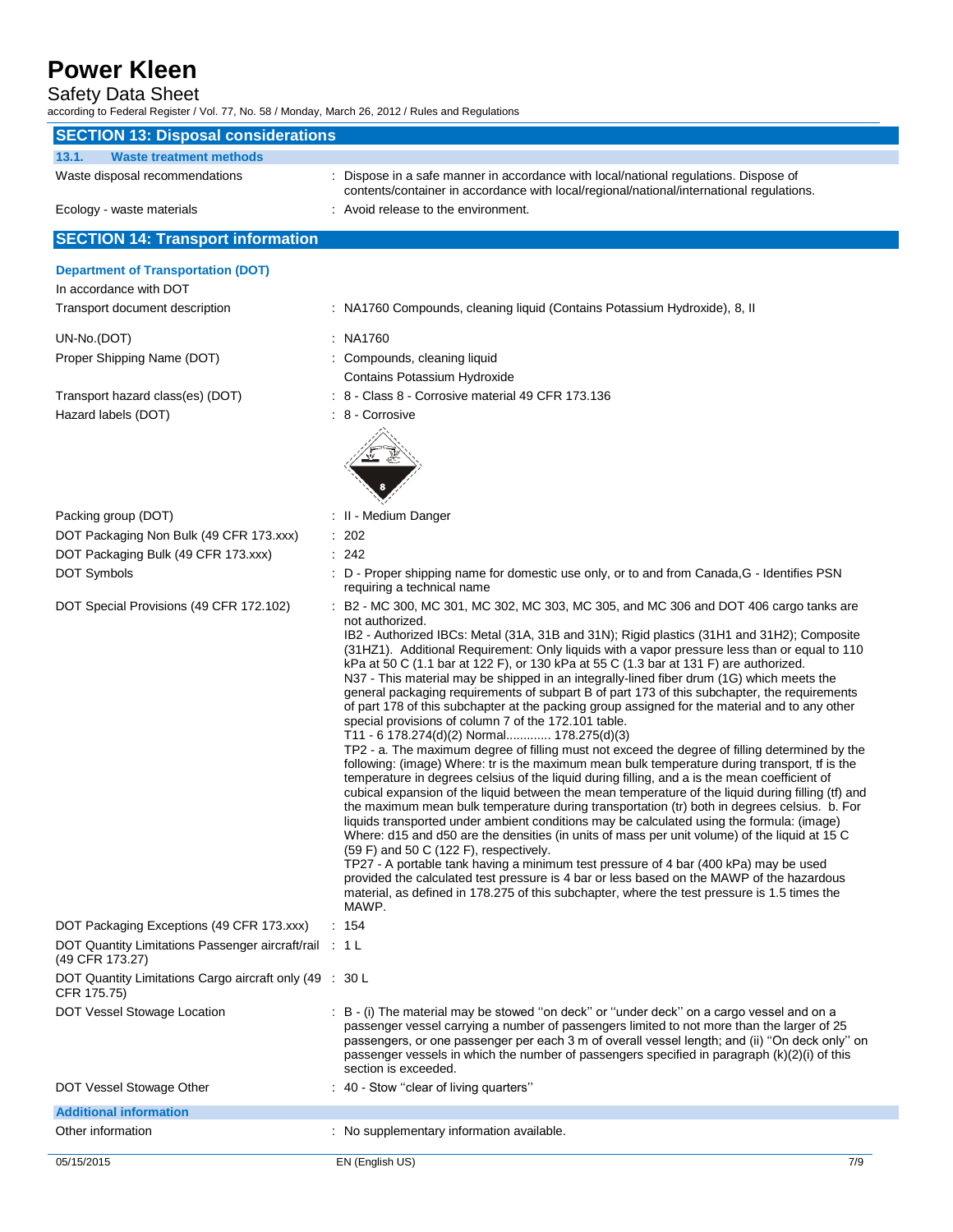Safety Data Sheet

according to Federal Register / Vol. 77, No. 58 / Monday, March 26, 2012 / Rules and Regulations

### **ADR**

No additional information available

### **Transport by sea**

No additional information available

#### **Air transport**

No additional information available

## **SECTION 15: Regulatory information**

#### **15.1. US Federal regulations**

**Disodium metasilicate (6834-92-0)**

Not listed on the United States TSCA (Toxic Substances Control Act) inventory **Anionic Surfactant (68130-47-2)** Listed on the United States TSCA (Toxic Substances Control Act) inventory **2-butoxyethanol (111-76-2)** Listed on the United States TSCA (Toxic Substances Control Act) inventory **Potassium Hydroxide, 45%=<conc<50%, aqueous** solutions **(1310-58-3)**

Listed on the United States TSCA (Toxic Substances Control Act) inventory Not listed on the United States SARA Section 313 RQ (Reportable quantity, section 304 of EPA's 1000 lb

List of Lists)

#### **15.2. International regulations**

**CANADA**

No additional information available

#### **EU-Regulations**

No additional information available

#### **Classification according to Regulation (EC) No. 1272/2008 [CLP]** No additional information available

**Classification according to Directive 67/548/EEC [DSD] or 1999/45/EC [DPD]** Not classified

#### **National regulations**

No additional information available

#### **15.3. US State regulations**

No additional information available

| <b>SECTION 16: Other information</b> |              |
|--------------------------------------|--------------|
| Revision date                        | : 04/15/2015 |
| Other information                    | None.        |